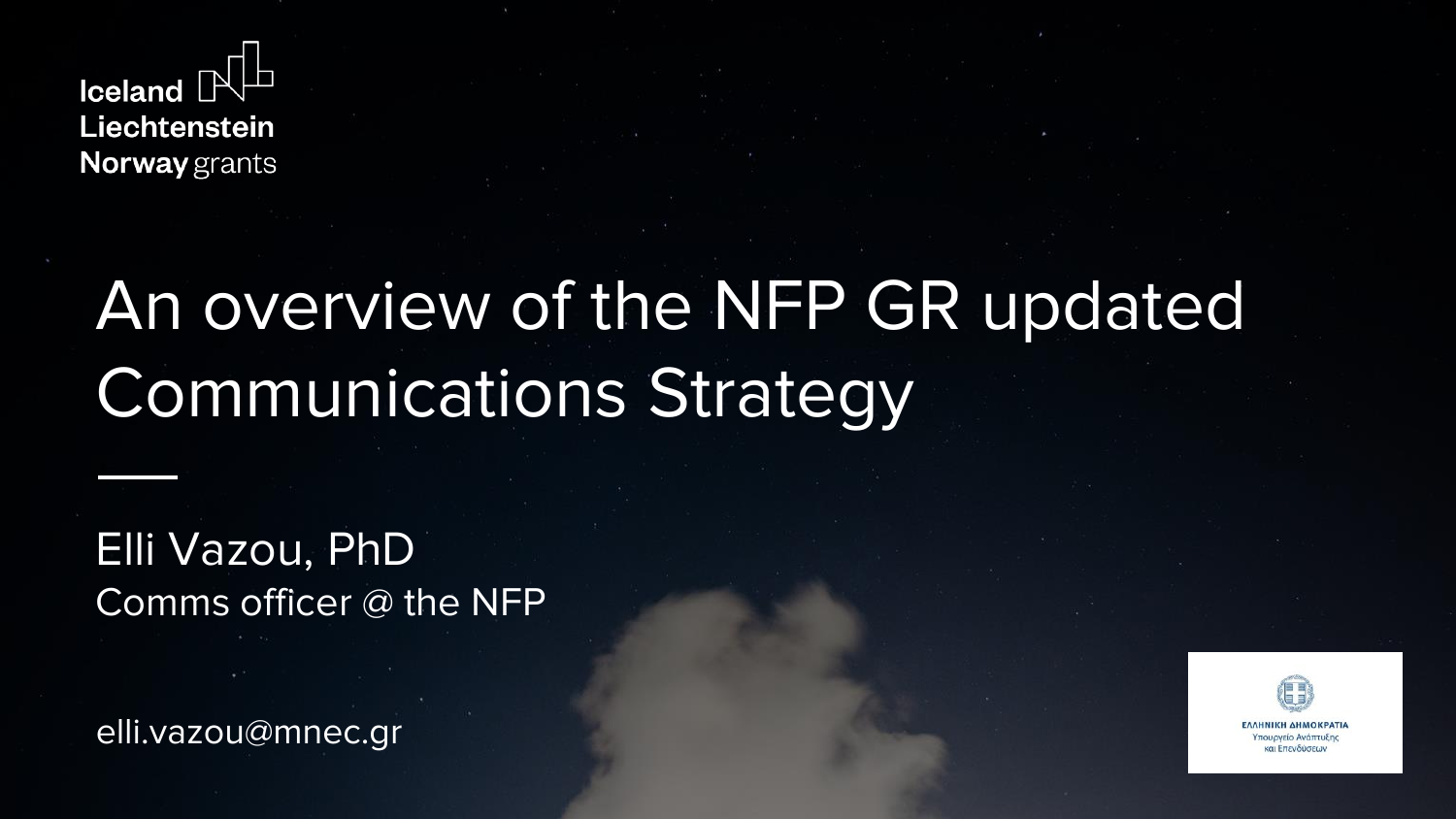#### The revised CS has been drafted in line with:

…the relative regulatory framework:

- 1. the **Regulation** on the Implementation of the European Economic Area (EEA) Financial Mechanism 2014-2021;
- 2. the Communication and Design Manual of the EEA and Norway Grants 2014-2021;
- 3. the Annex 3 of the Regulation.

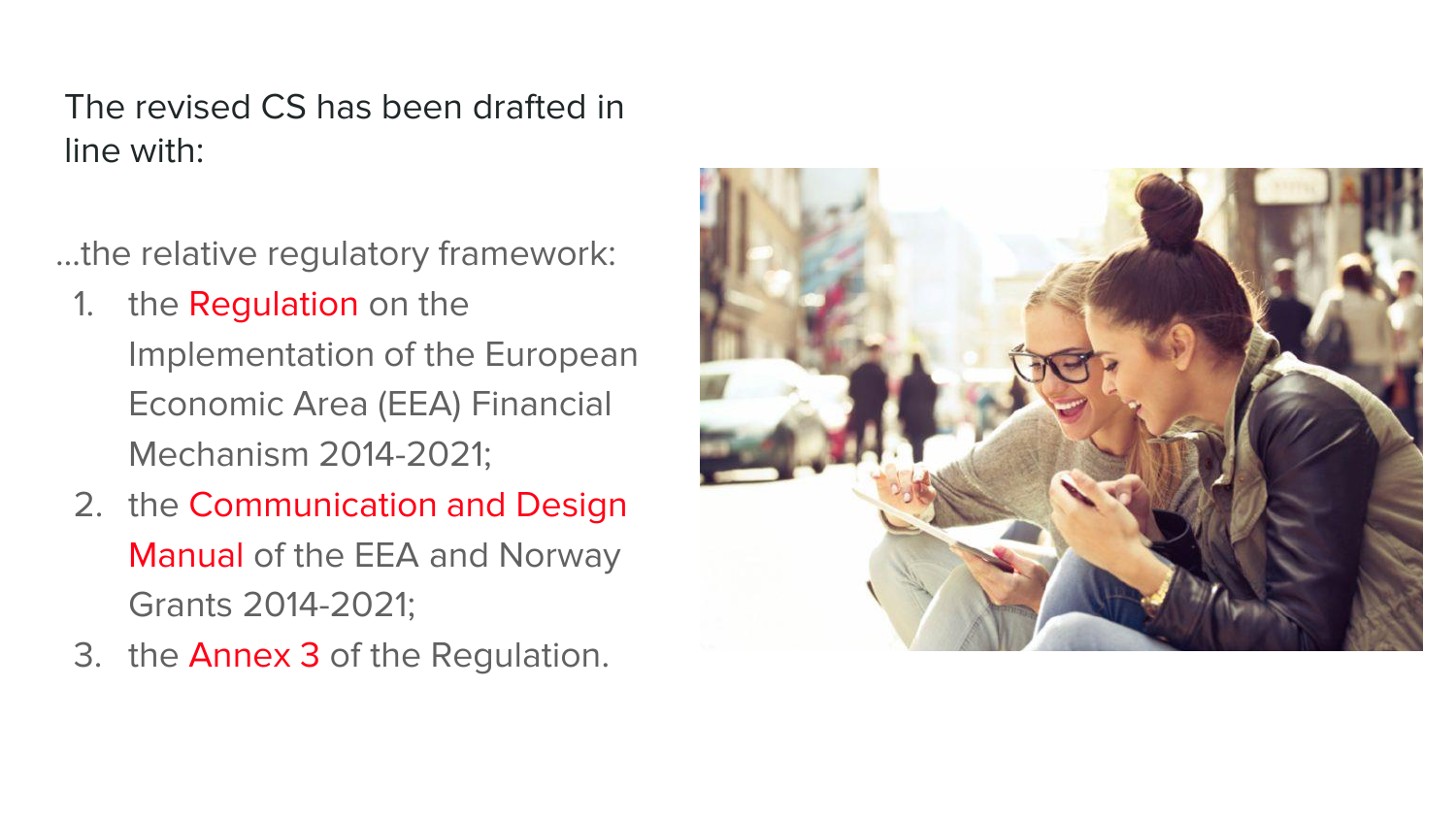## as well as

…all the necessary steps that build up a Communication Strategy, such as:

- conducting a SWOT analysis
- **O** setting **goals** and objectives
- defining target-audiences
- finding out the most effective channels of communication
- rebalancing budget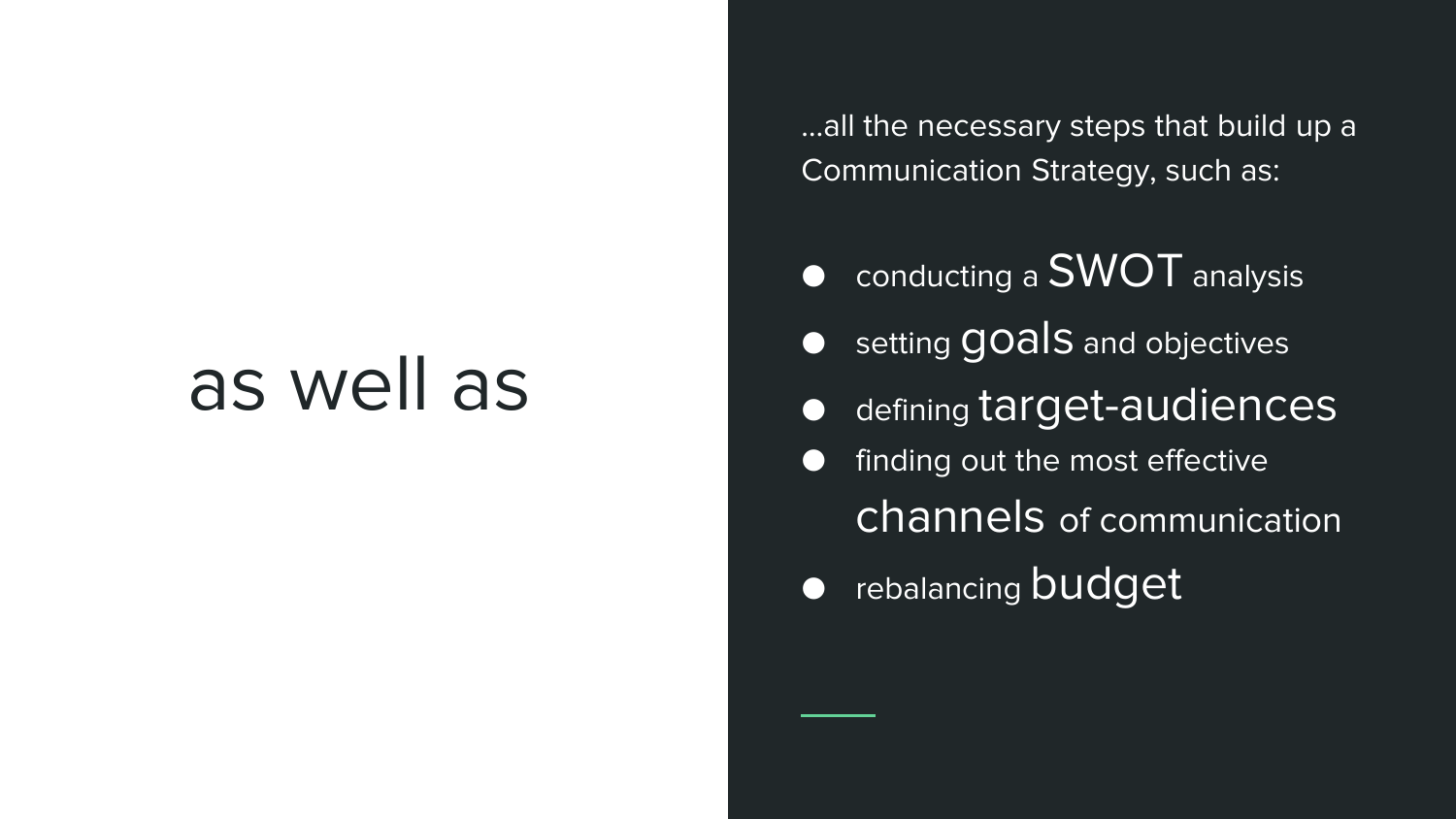## The CS constitutes a so-called "living document"

…following the progress of the programming period, and it will be updated when necessary in order to deal with:

- (a) The changes at the digital/technological level (e.g. social media platforms updates, various online communication tools, etc.),
- (b) the ever-changing communication landscape, and
- (c) the initiatives needed to fulfill emergent communication needs and targetaudience's expectations (i.e., moments of great tumult, as the coronavirus outbreak, or times of great socio-economic stress).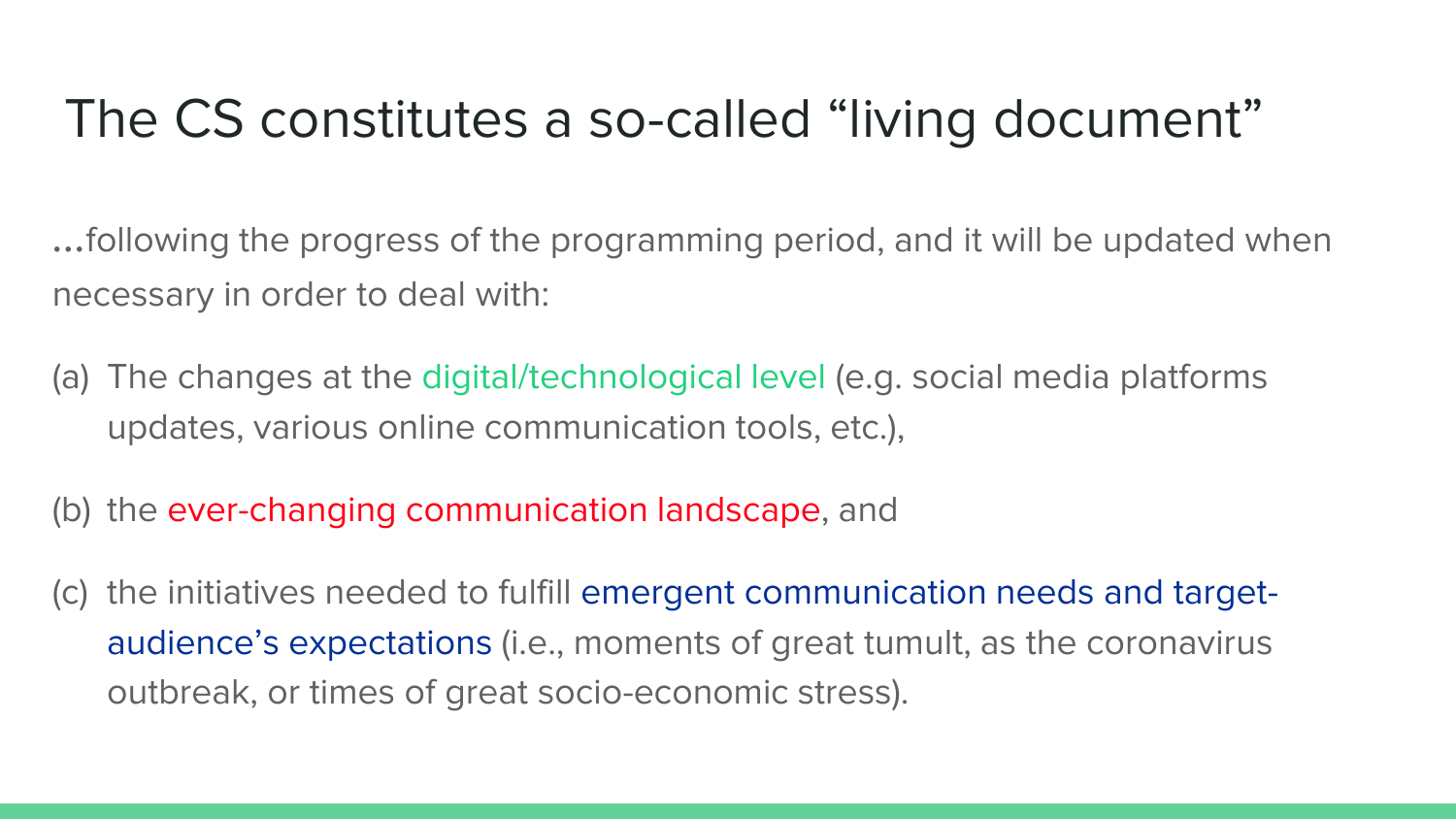Listening to the overall message:

"**Working together for a green, competitive and inclusive Europe.**"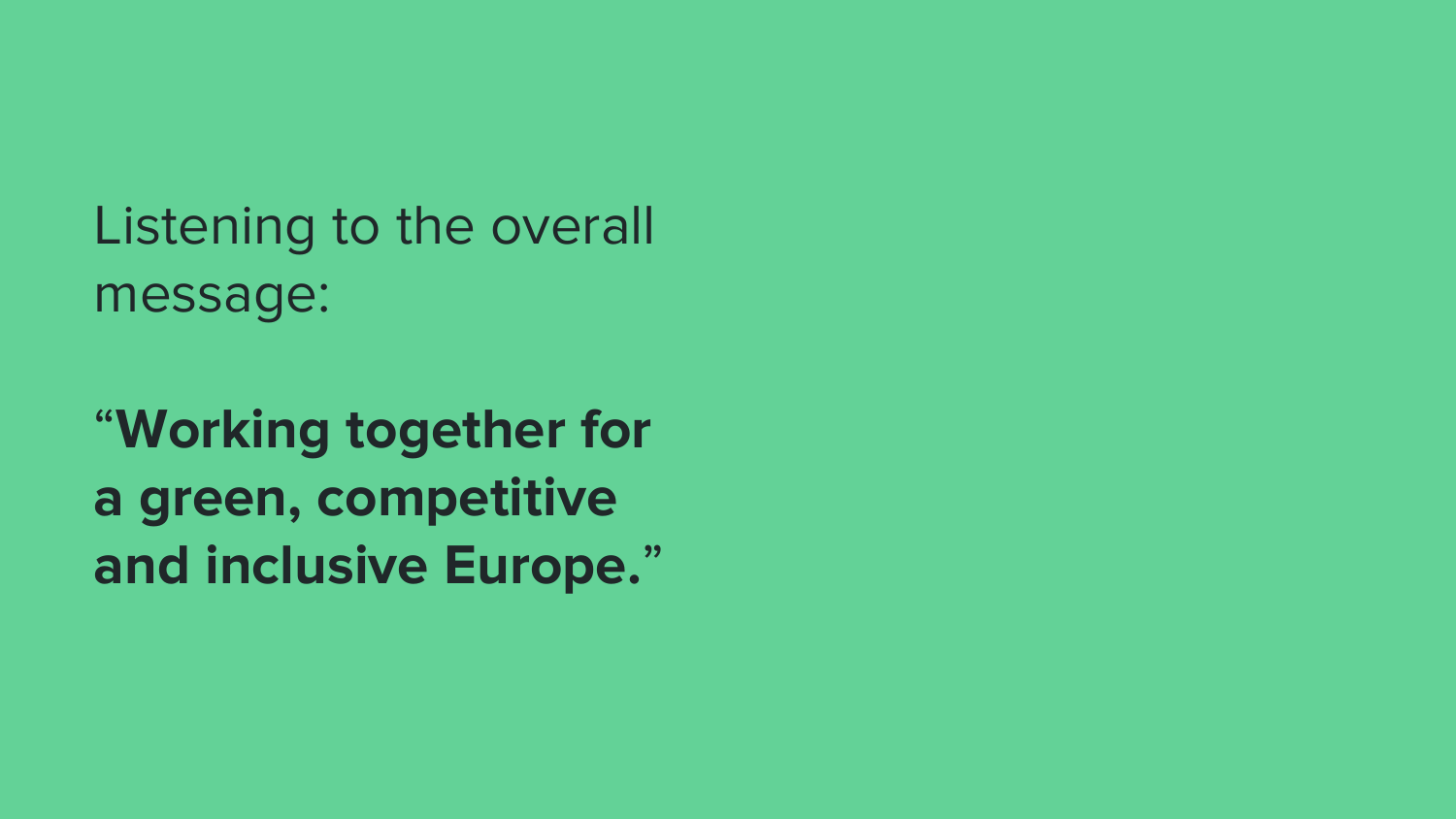# the coronavirus outbreak is a challenge

…we need to ensure that the EEA Grants programmes remain positioned in their defined business market, and

● to focus on the emergent needs of our key targets in the midst of this unprecedented situation.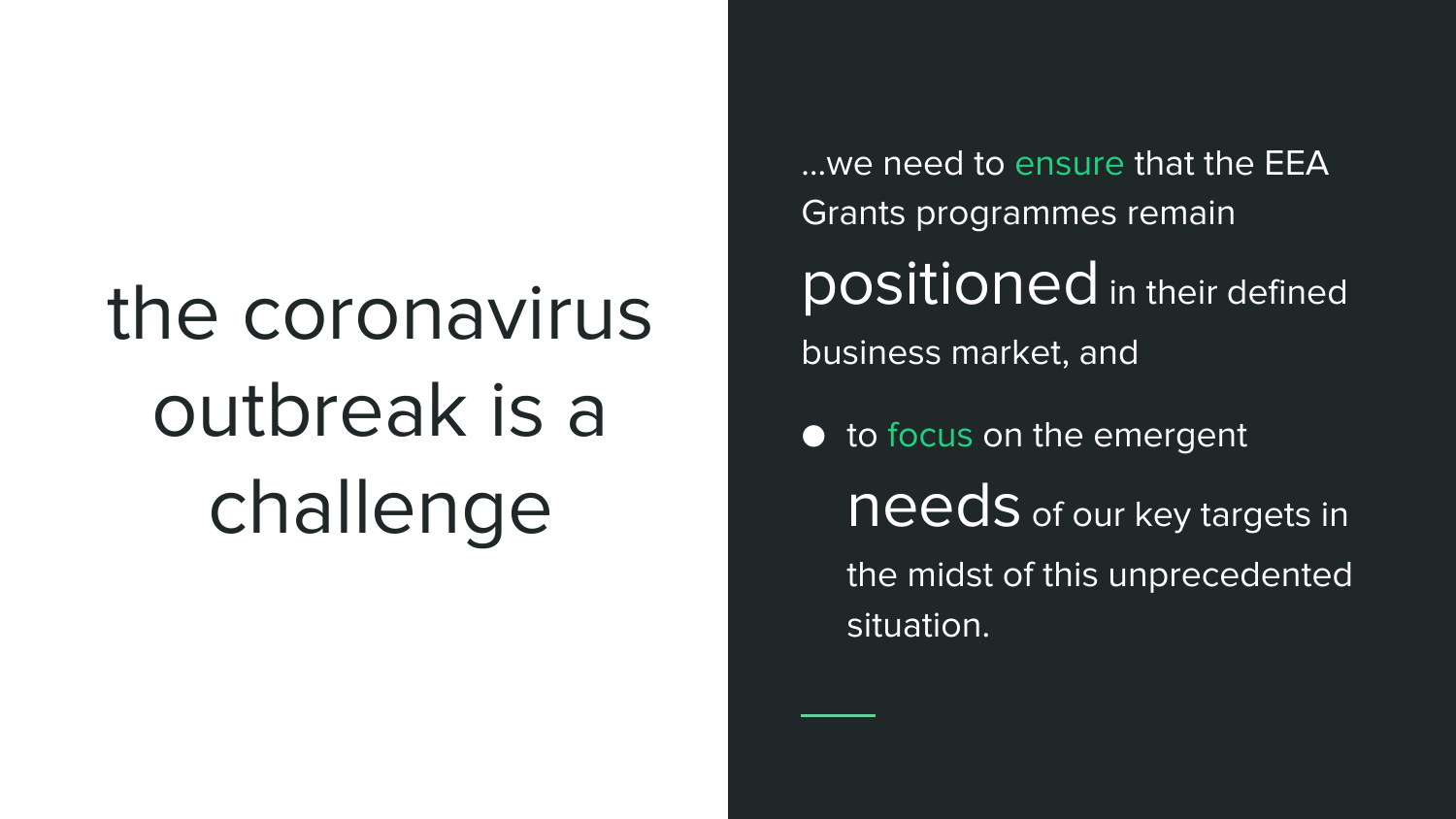We've re-engineered our CS to remain relevant to and in tune with our audiences and avoid to run the risk of rapidly becoming out of synch.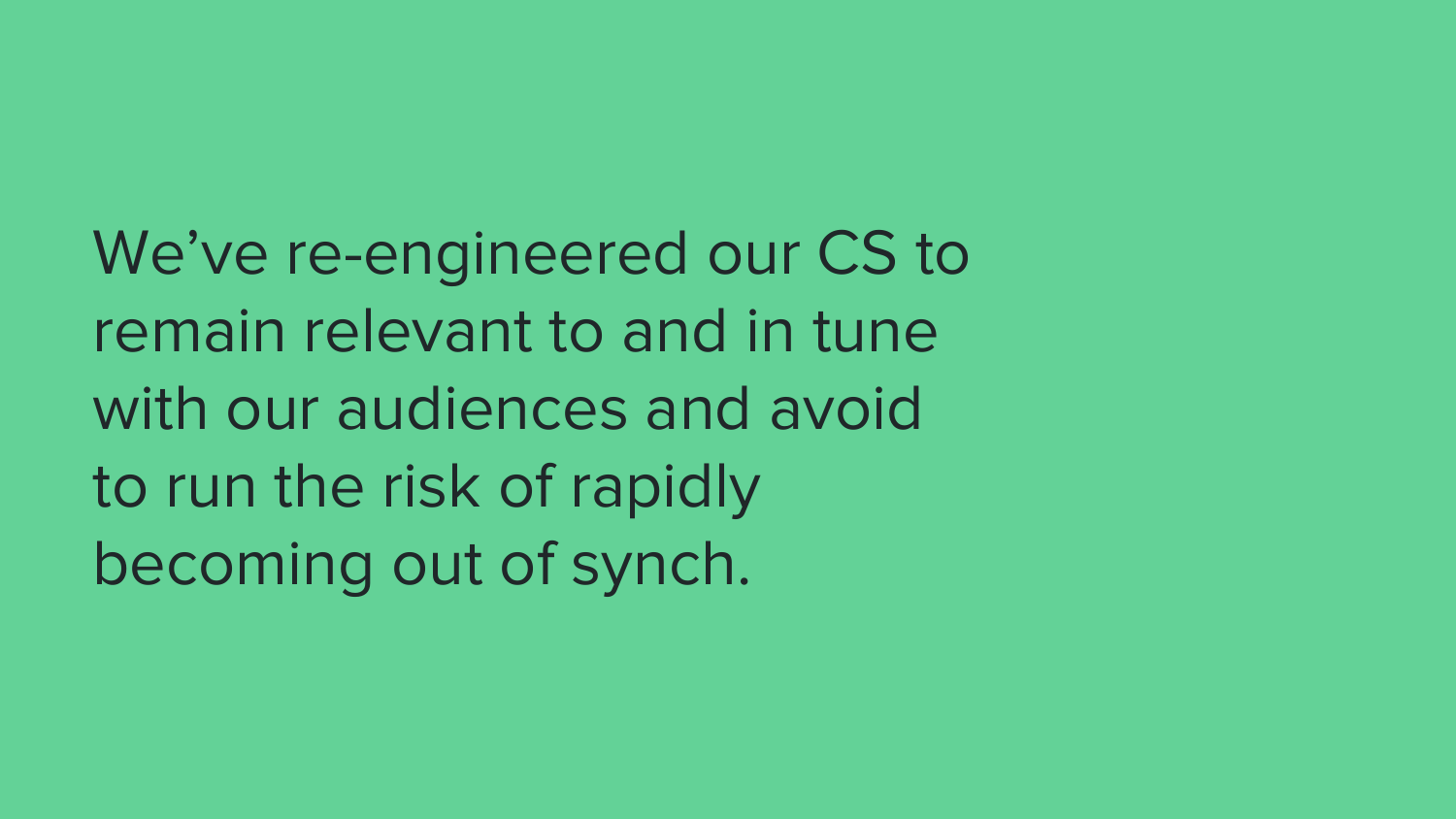#### To that end:

- 1. we have added more digital tools (e.g., e-mail campaigns), and
- 2. we have introduced more effective digital practices
- that would give us the opportunity to react in real time and to respond quickly to any situation.





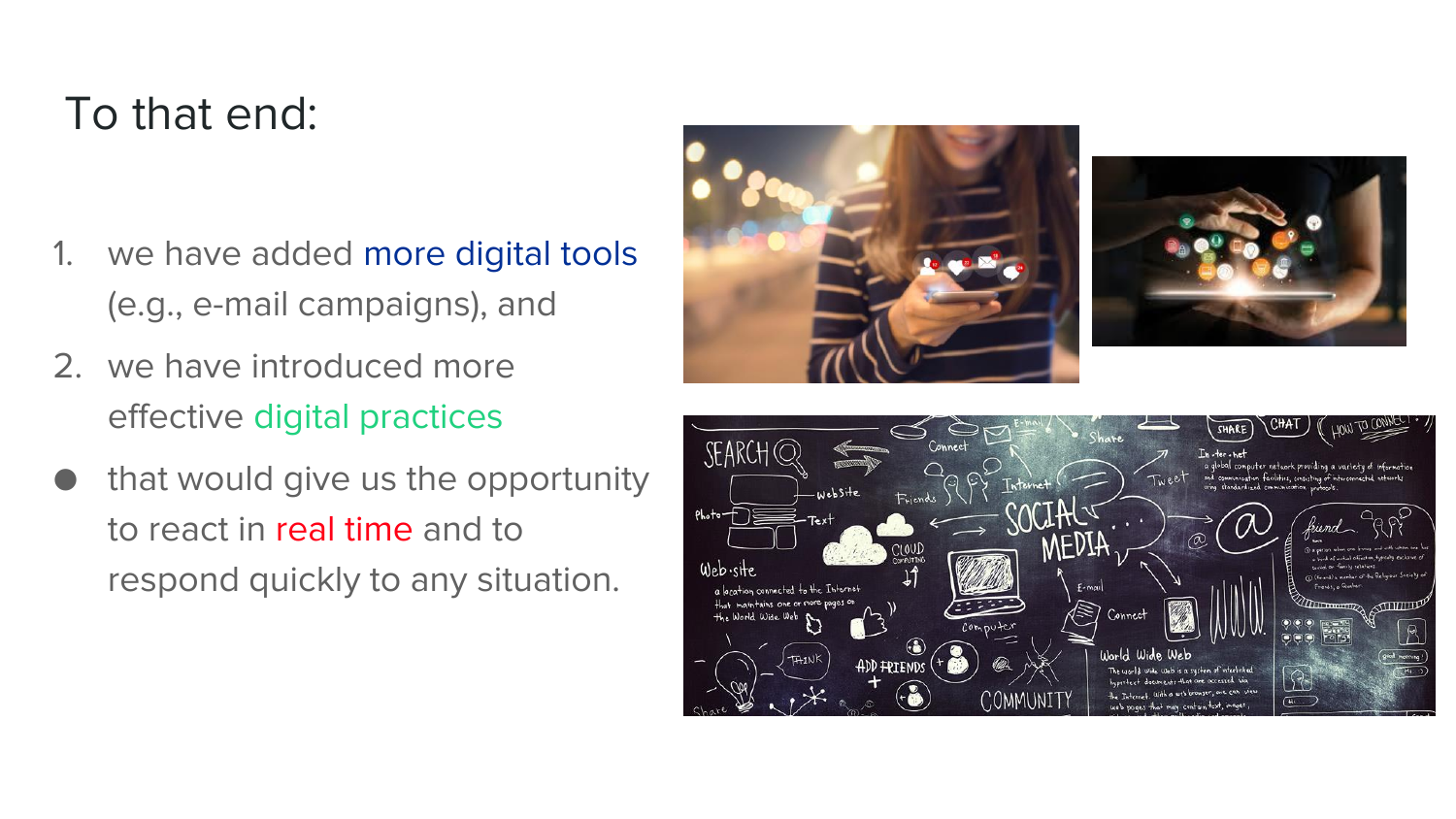

For all the above reasons, we've reordered the ranking of communication channels and actions, and assigned top priority to

the **ONINE** ones.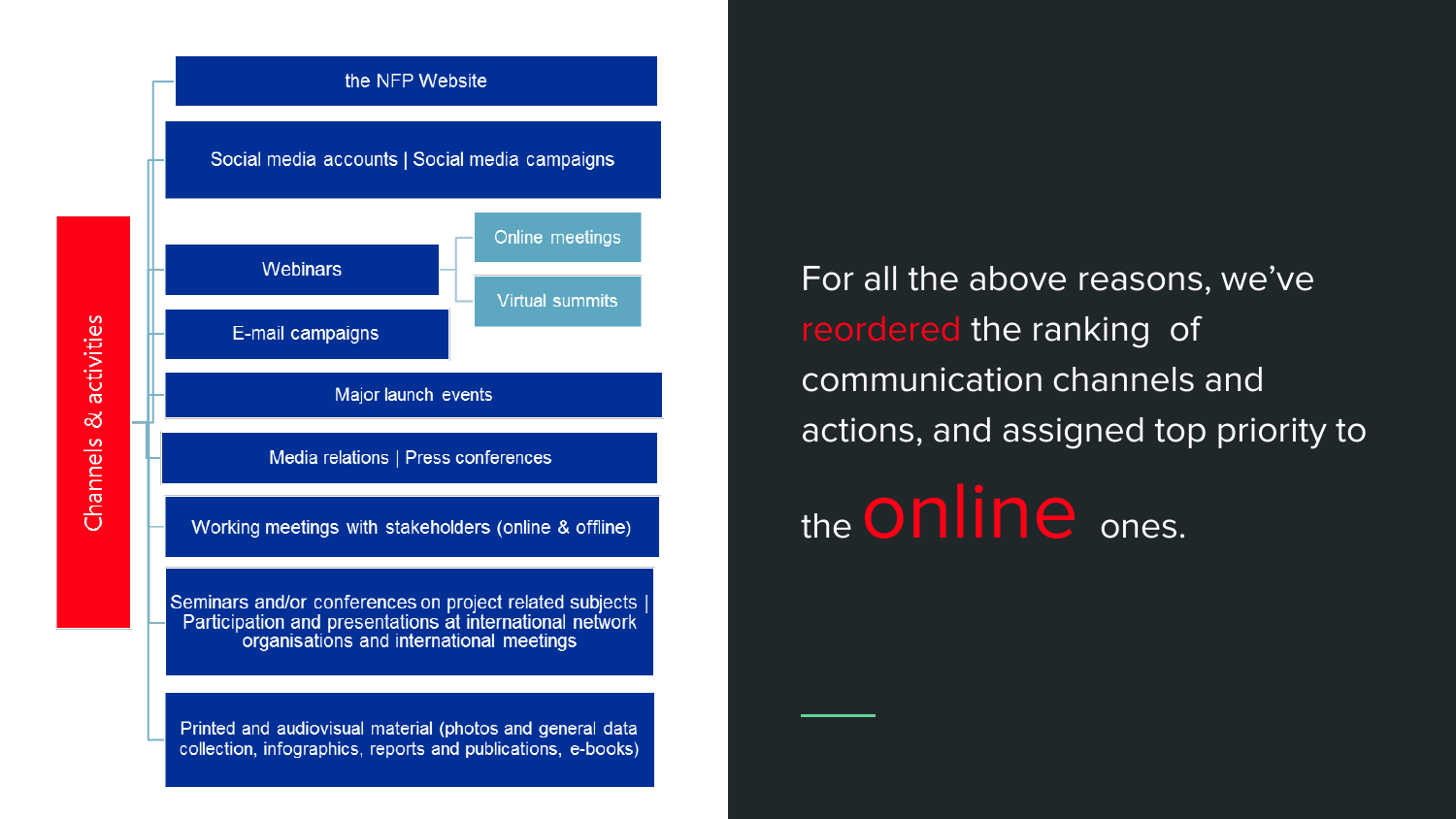Furthermore, we've made a subtle distinction between an online communication (sub-) strategy and an offline one.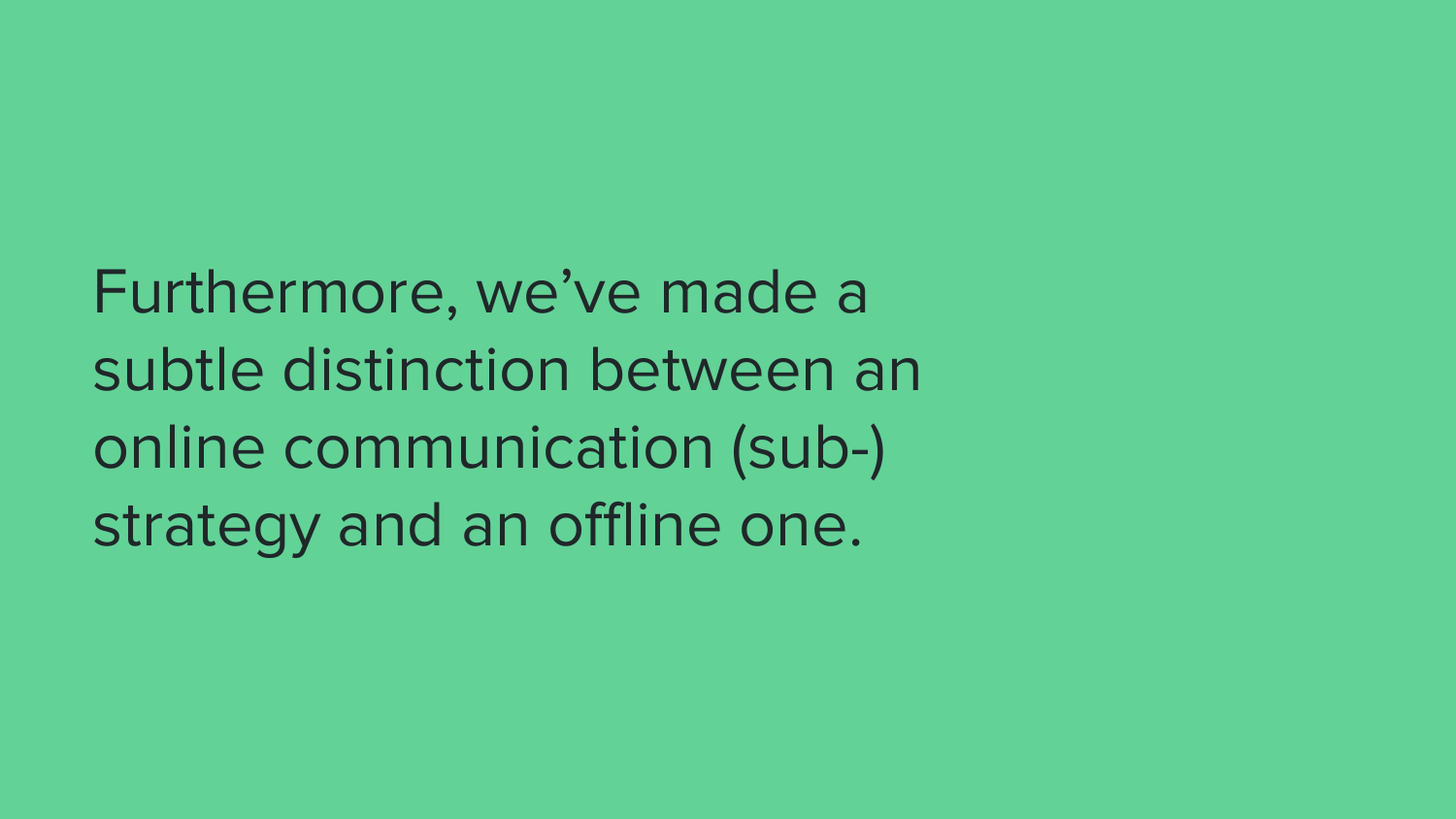## Online communication strategy

- 1. the creation of a new website as this is one of the most important tools for delivering content to our audiences, and it represents the digital identity of the NFP
- 2. the incorporation of social media platforms in our day-to-day practice, and social media campaigns to achieve our communication goals

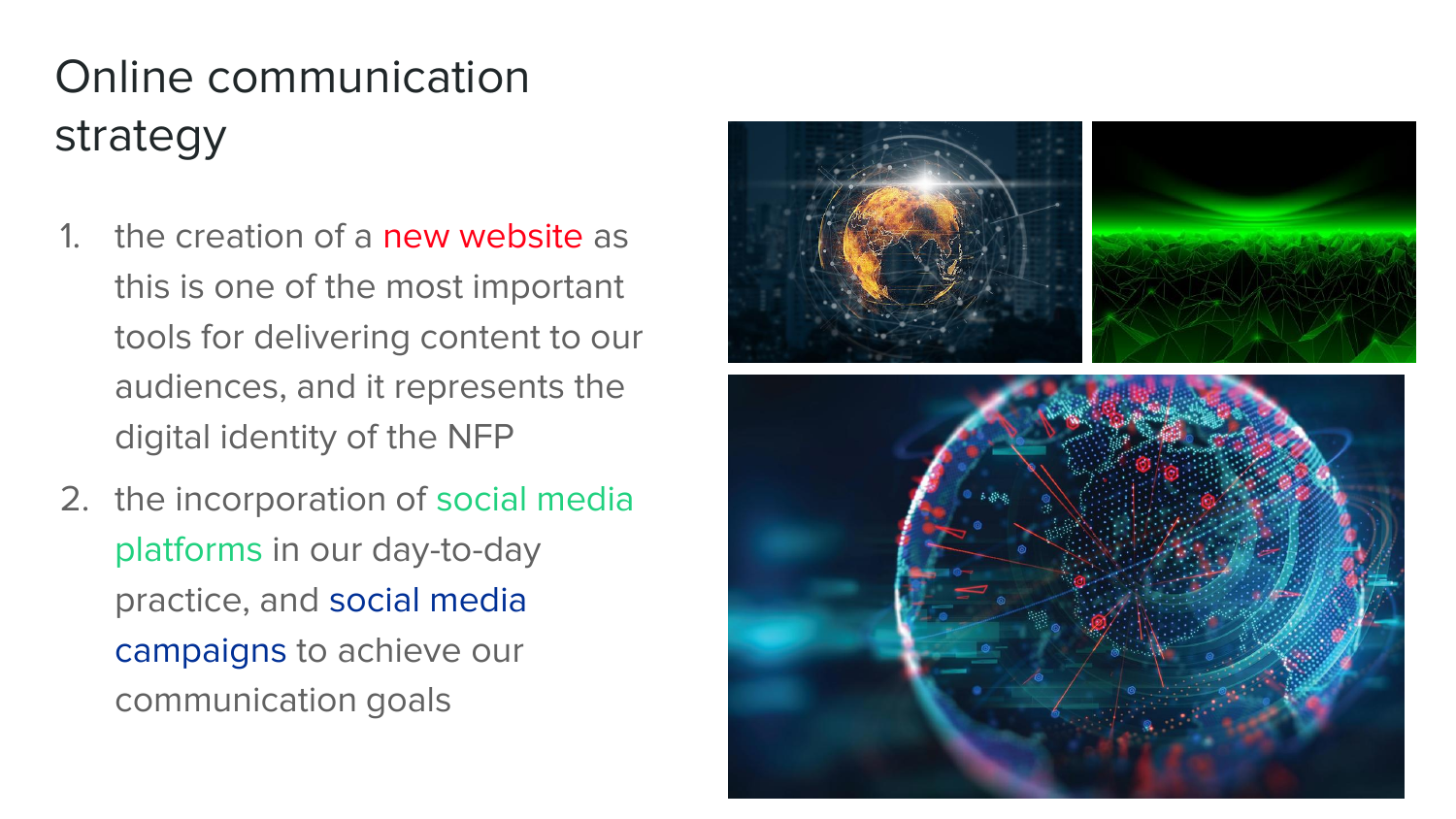Facebook dominates in the B2C space, and also grabs the most important slot in the B2B market, while Twitter declines. On the other hand, the use of LinkedIn increases as a more powerful tool for bringing together companies and people who work in a common industry.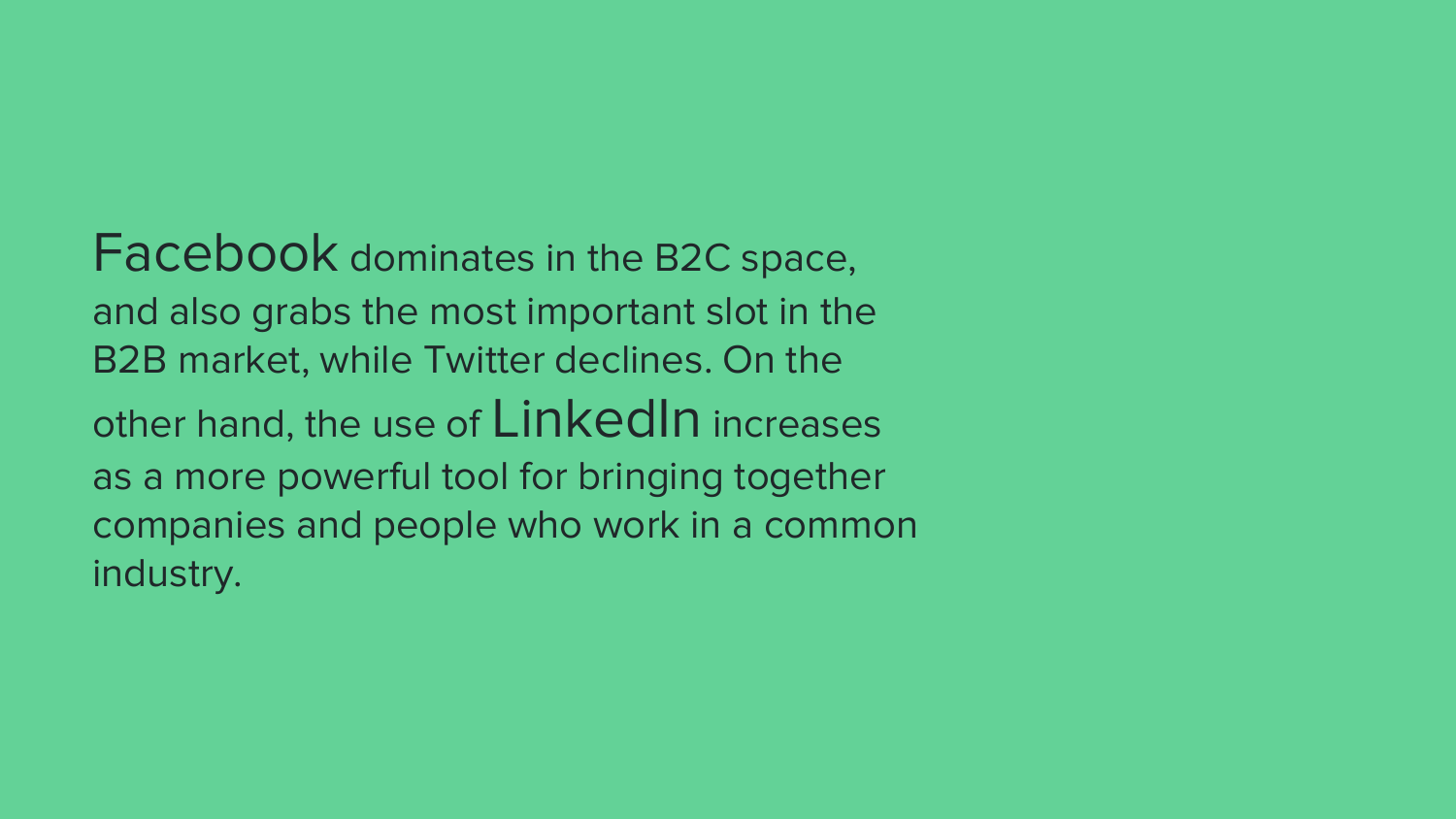Campaigns differ from everyday social media efforts because of their increased focus, targeting and measurability**.**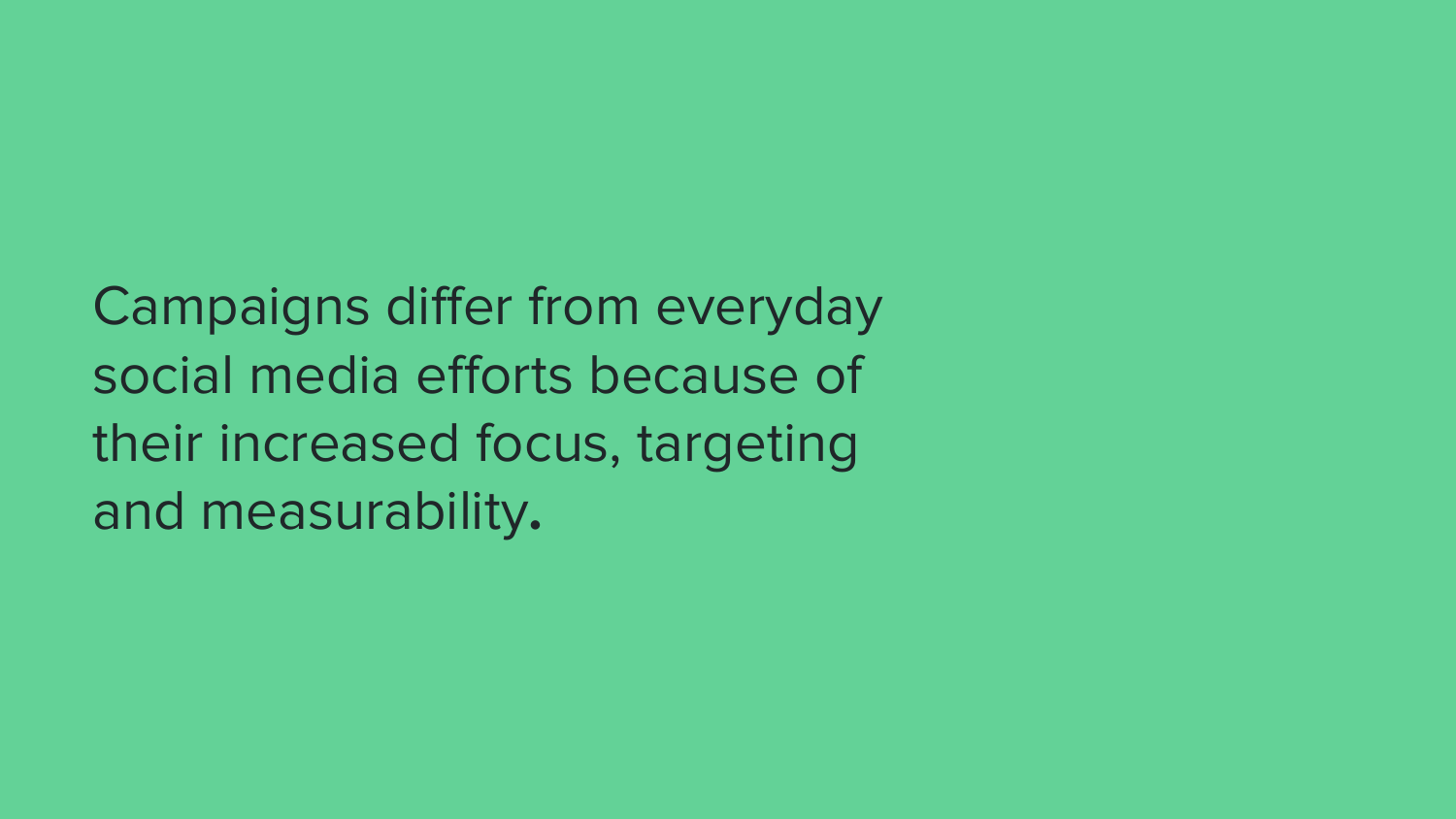## Offline communication strategy

- Events provide the opportunity to show the real impact of the programmes on the lives of the beneficiaries, while it gives the attendees real, hands-on time with the programmes.
- To facilitate a well-established relationship with the media and journalists covering respective topics, media packages of promotional material will be created.

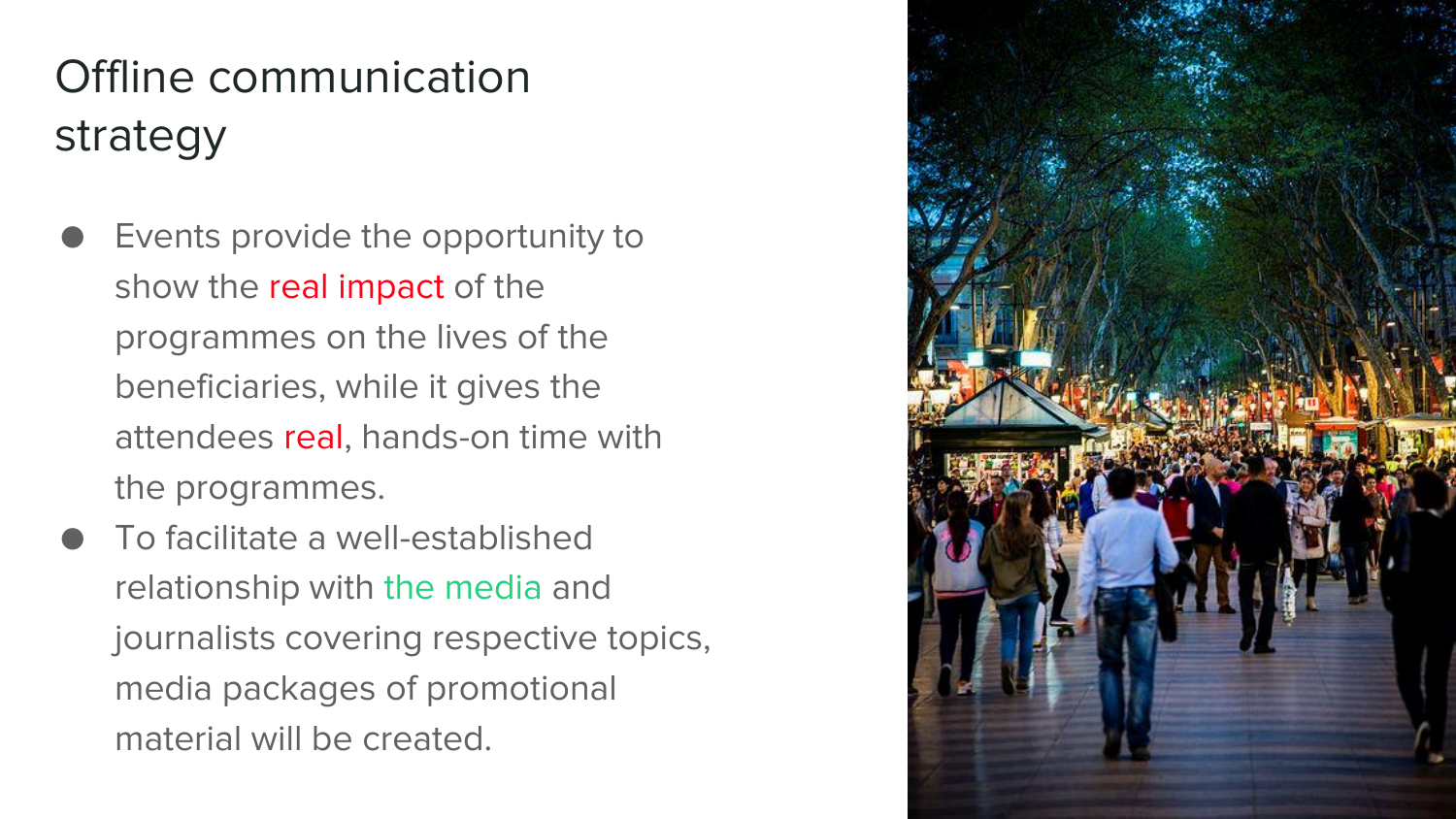Public relations are not advertising but, as a discipline, represent the art of gaining publicity, of influencing public opinion, of eliminating prejudice and establishing a good reputation.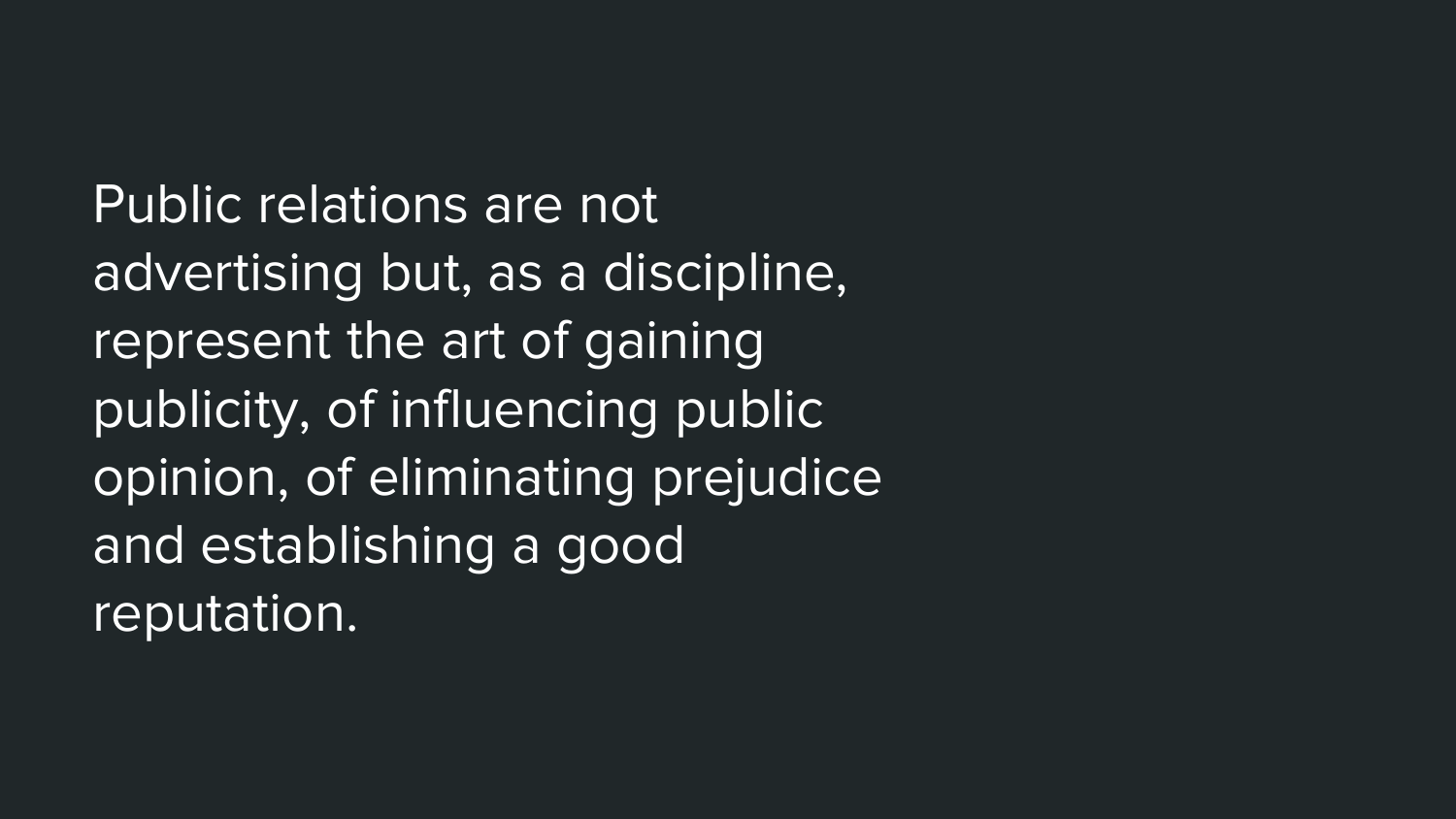In any case, while organising events that require physical presence we should also take into consideration online communication actions.

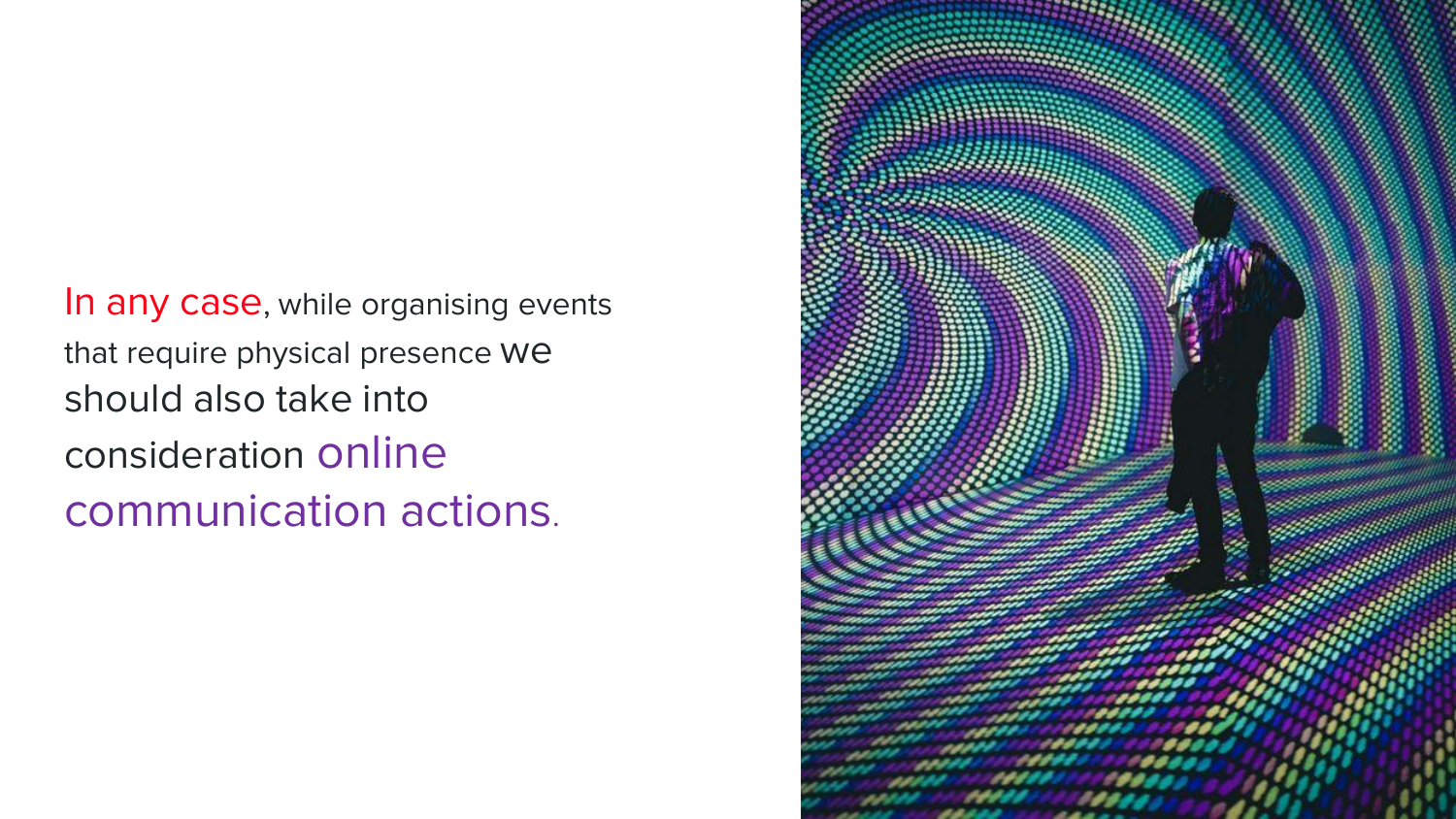## Evaluation

#### "You can't manage what you can't measure."

We've compiled tables applying output, outcome and impact

indicators to  $\partial I$  the media channels and activities:

- website
- social media platforms I campaigns
- webinars
- e-mail campaigns
- major events, conferences, print media, etc.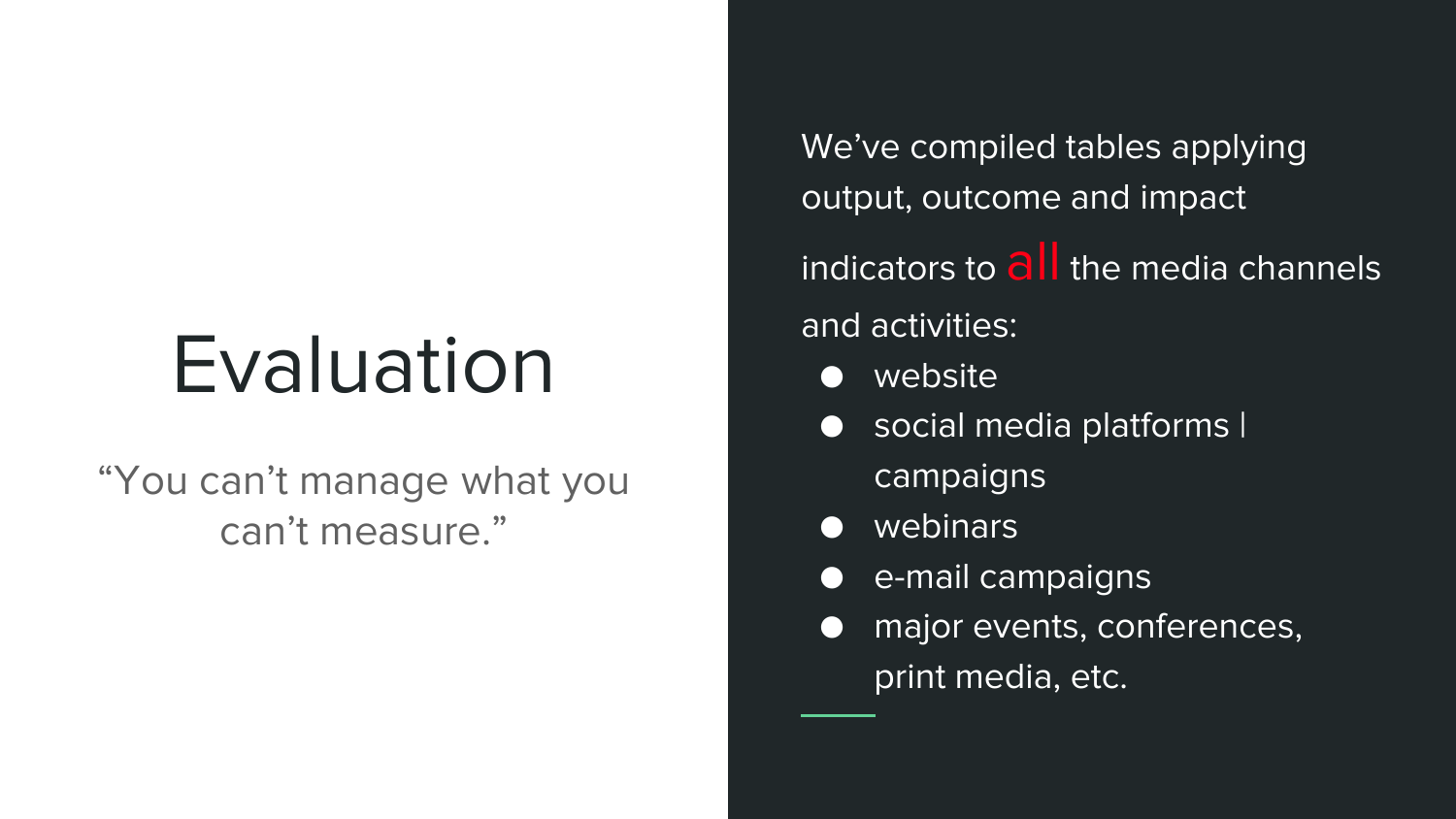Increase conversion rate, optimize content for search engines, increase website traffic, maximize the impact of the NFP's social media communication strategy, generate traffic, promote the NFP's and community members' content, etc.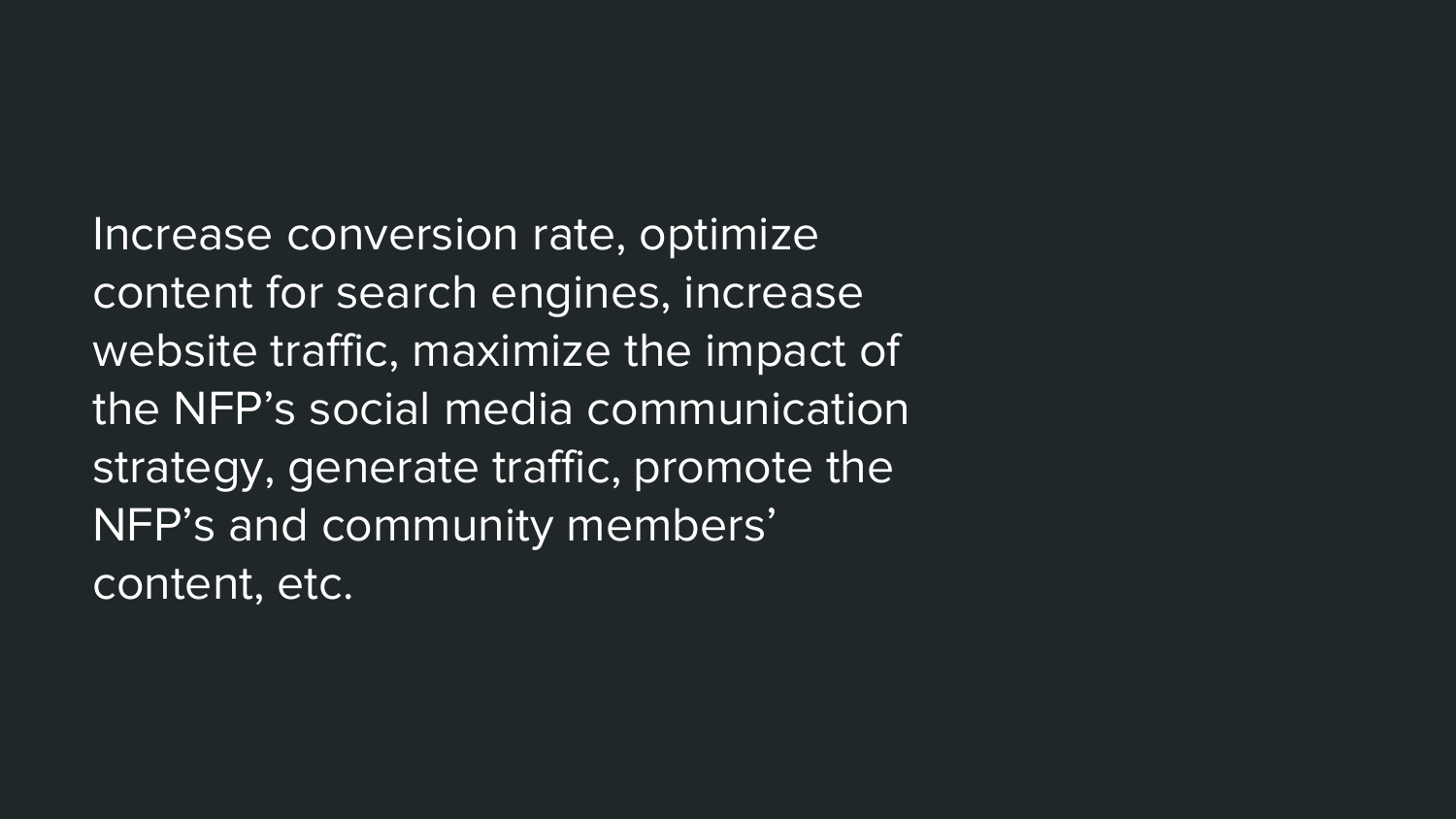# The budget

 $\mathcal{F}$ It is of high importance to bear in mind that in order to deal with emergent situations the NFP will

determine when to **SWitch** 

between the online and the offline communication tools to achieve the desired communication results.

|                                                                          | Proposed internal allocation of<br><b>Communication Activities Budget</b> |                        |
|--------------------------------------------------------------------------|---------------------------------------------------------------------------|------------------------|
| <b>Communication activities</b>                                          | <b>EEA Grants</b><br>contribution (in<br>euros)                           | Share of ttl<br>budget |
| Website                                                                  | 20,000                                                                    | 8%                     |
| Social media platforms & Social media<br>campaigns                       | 25,000                                                                    | 10%                    |
| Webinars, online meetings, virtual<br>summits                            | 60,000                                                                    | 24%                    |
| E-mail campaigns                                                         | 10,000                                                                    | 4%                     |
| <b>Online communications activities</b>                                  | 115,000                                                                   |                        |
| Major launch events (offline)                                            | 80,000                                                                    | 32%                    |
| Conferences   Seminars on project<br>related subjects                    | 20,500                                                                    | 8%                     |
| Media relations   Press conferences                                      | 10,000                                                                    | 4%                     |
| Printed and audiovisual material  <br>productions   promotional material | 20,000                                                                    | 8%                     |
| <b>Offline communications activities</b>                                 | 130,500                                                                   |                        |
| <b>Evaluation costs</b>                                                  | 5,000                                                                     | 2%                     |
| <b>Total proposed</b>                                                    | 250,500                                                                   | 100%                   |